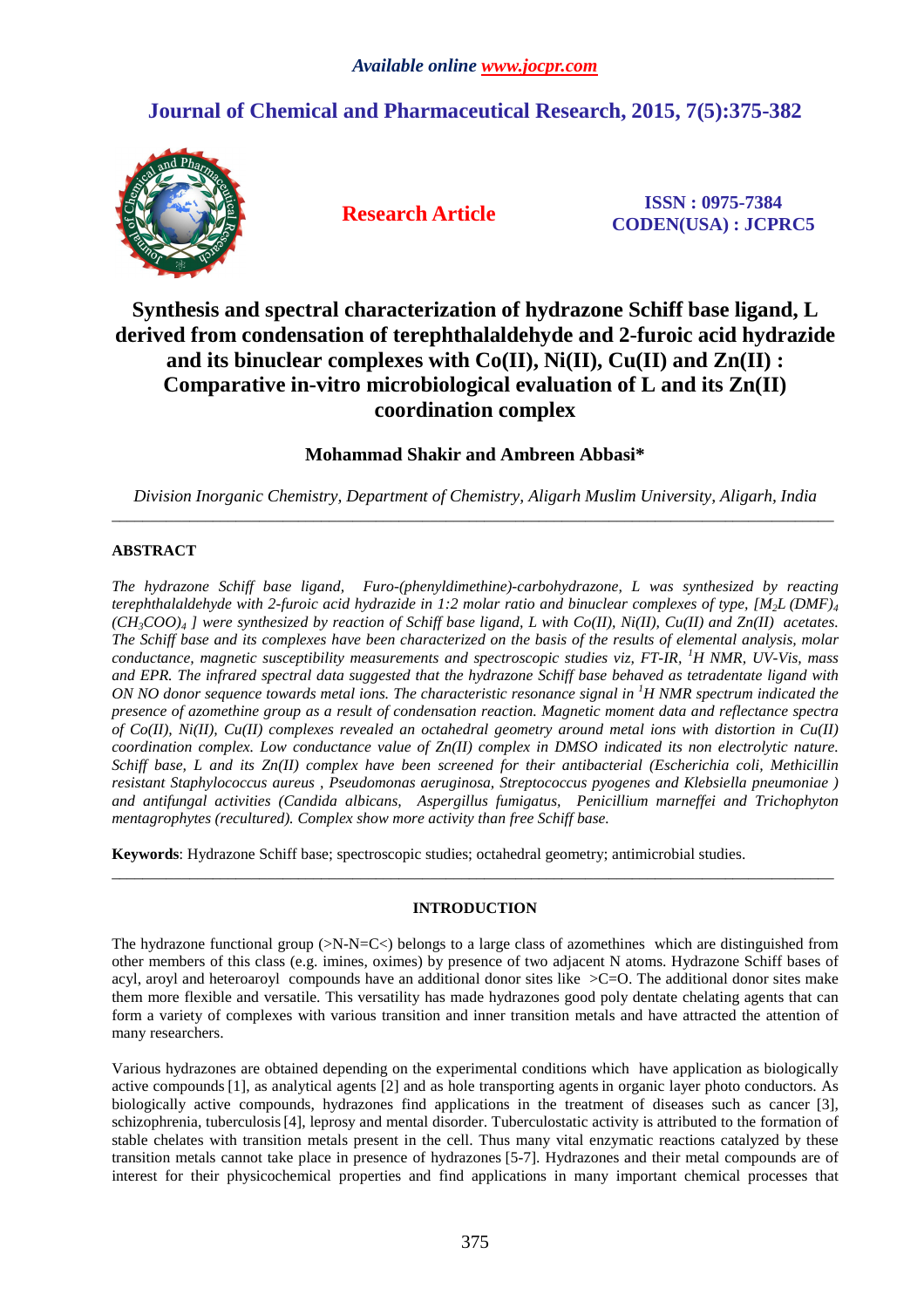include sensors, non linear optics and others[8-10]. It has been suggested that nucleophilic substitution of hydrazone ligands maybe an important route to assemble nanoscale molecular clusters [11]. Qi and Wang have reported the preparation of novel dendritic mixed valence ruthenium complexes, which can act as variable attenuators for the control of optical signals [12].

*\_\_\_\_\_\_\_\_\_\_\_\_\_\_\_\_\_\_\_\_\_\_\_\_\_\_\_\_\_\_\_\_\_\_\_\_\_\_\_\_\_\_\_\_\_\_\_\_\_\_\_\_\_\_\_\_\_\_\_\_\_\_\_\_\_\_\_\_\_\_\_\_\_\_\_\_\_\_*

Hydrazones are used as plasticizers and stabilizers for polymers, polymerization initiators, antioxidants, etc., they act as intermediates in preparative chemistry. In analytical chemistry, hydrazones find application in detection, determination and isolation of compounds containing the carbonyl group. More recently, they have been extensively used in detection and determination of several metals. They also find application as indicators and spot test agents<sup>2</sup>.

A number of Schiff base hydrazones and their complexes have been synthesized from 2-furoic acid hydrazide [13- 15]. In this paper, we report synthesis, characterization and spectroscopic properties of aroyl hydrazone Schiff base, Furo-(phenyldimethine)- carbohydrazone, L derived from reaction between terephthalaldehyde and 2-furoic acid hydrazide and its Co(II), Ni(II), Cu(II) and Zn (II) coordination complexes where metal ions are in an octahedral environment. Schiff base and its Zn (II) complex have been screened for their antibacterial (*Escherichia coli, Methicillin resistant Staphylococcus aureus , Pseudomonas aeruginosa , Streptococcus pyogenes and Klebsiella pneumoniae* ) and antifungal activities (*Candida albicans, Aspergillus fumigatus, Penicillium marneffei* and *Trichophyton mentagrophytes* (recultured). Complex show more activity than free Schiff base.

# **EXPERIMENTAL SECTION**

# *2.1. Materials and Instrumentation*

The metal salts,  $MX_2 nH_2 O [X=CH_3 COO^{-1}$ , M= Co, n=4; M=Ni, n= 4; M=Cu, n= 1; M=Zn, n= 2] (All Aldrich) were commercially pure samples. The chemicals terephthalaldehyde and 2- furoic acid hydrazide (both Acros) were used as received. Solvents DMF, DMSO and ethanol (AR) were used without further purification. The elemental analysis were obtained from micro-analytical laboratory of CDRI, Lucknow using Perkin–Elmer 2400 CHNO Elemental Analyzer. The metal content was determined by volumetric method . The FT-IR spectra (4000-400)

 $\text{cm}^{-1}$ ) were recorded as KBr pellets on Shimadzu 8201 PC spectrophotometer.  $^{1}$ H NMR spectra in DMSO-d<sub>6</sub> were recorded using Bruker Avance II 400 NMR spectrometer at room temperature. The reflectance spectra of the coordination complexes were recorded in the range 1700-350 nm as MgO discs on a Beckman DK-2A spectrophotometer. The magnetic susceptibility measurements were carried on Lakeshore VSM 7410 from Sophisticated Analytical Instrument Facility, Indian Institute of Technology, Madras, Chennai, India. EPR spectra of Cu(II) coordination complex in solid state at 300 K was recorded on Varian E-4 X band using DPPH as a g marker from IIT Bombay. Mass spectrum of Schiff base was recorded on JEOL GC mate from IIT Madras whereas mass spectrum of Zn(II) complex was recorded on JEOL-Accu TOF JMS-T100 LC mass spectrometer having DART source. The given sample was subjected as such in front of DART source. Dry helium was used with 4 LPM flow

rate at 350 <sup>0</sup>C. The molar conductivity of 10<sup>-3</sup> M solution of Zn(II) complex in DMF was obtained on a Systronic type 302 conductivity bridge equilibrated at 25  $\degree$  C  $\pm$  0.01  $\degree$  C.

# *2.2. Synthesis of Furo-(phenyldimethine) carbohydrazone, L.*

A solution of 2-furoic acid hydrazide (2mmol, 0.256gm) in 20 ml ethanol was treated with terephthaldehyde (1mmol, 0.134 gm) dissolved in same solvent (20ml). The reaction mixtute was magnetically stirred for 24 hours at room temperature leading to isolation of off white coloured solid product which was filtered and washed with ethanol and diethyl ether and dried in vacuum over anhydrous calcium chloride.

#### *2.3 Synthesis of coordination complexes*

A solution of hydrated metal acetates (1.43mmol) in DMF (20 ml) was added slowly to solution of L (0.716 mmol) in same solvent (20 ml) and the resulting mixture was heated under reflux for 5 hours. The coloured microcrystalline products that separated on cooling the reaction flask to ambient temperature were filtered off and dried in vacuum over anhydrous calcium chloride.

# *2.4. Pharmacology*

# *In-vitro antibacterial and antifungal assays*

The biological activities of newly synthesized Schiff base, L and its Zn(II) coordination complex have been studied for their antibacterial and antifungal activities by disc diffusion method and measured by Halo Zone Test. The antibacterial activity was done using following organisms (*Escherichia coli* (ATCC-25922), Methicillin resistant *Staphylococcus aureus* (MRSA +Ve), *Pseudomonas aeruginosa* (ATCC-27853), *Streptococcus pyogenes* and *Klebsiella pneumoniae* (Clinical isolate) ). A standard inoculums  $(1-2 \times 10^7 \text{ c.f.u. /ml } 0.5 \text{ McFarland standards})$  was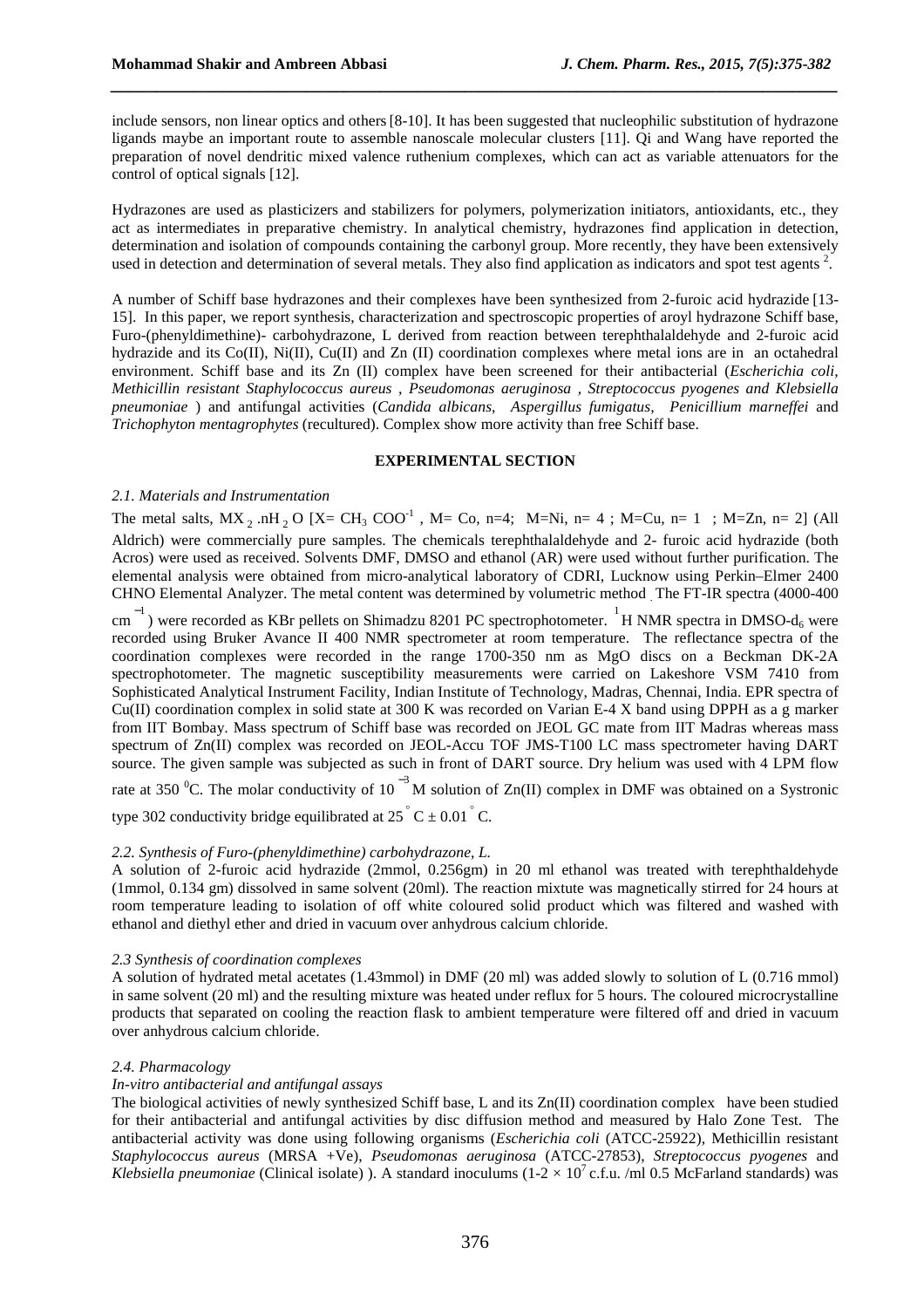introduced on to the surface of sterile agar plates, and a sterile glass spreader was used for even distribution of the inoculums. The discs measuring 6 mm in diameter were prepared from Whatmann no. 1 filter paper and sterilized by dry heat at 140 °C for 1 h. The sterile discs previously soaked in a known concentration of the test compounds were placed in nutrient agar medium. Solvent and growth controls were kept. Ciprofloxacin was used as positive control. While the disk poured in DMSO was used as negative control. The plates were inverted and incubated for 24 h at 37 °C. The susceptibility was assessed on the basis of diameter of zone of inhibition against Gram-positive and Gramnegative strains of bacteria. Inhibition zones were measured and compared with the controls.

*\_\_\_\_\_\_\_\_\_\_\_\_\_\_\_\_\_\_\_\_\_\_\_\_\_\_\_\_\_\_\_\_\_\_\_\_\_\_\_\_\_\_\_\_\_\_\_\_\_\_\_\_\_\_\_\_\_\_\_\_\_\_\_\_\_\_\_\_\_\_\_\_\_\_\_\_\_\_*

Minimum inhibitory concentrations (MICs) were determined by broth dilution technique. The nutrient broth, which contained logarithmic serially two fold diluted amount of test compound and controls were inoculated with approximately  $5 \times 10^5$  c.f.u. /ml of actively dividing bacteria cells. The cultures were incubated for 24 h at 37 °C and the growth was monitored visually and spectrophotometrically. The lowest concentration (highest dilution) required to arrest the growth of bacteria was regarded as minimum inhibitory concentration (MIC). To obtain the minimum bacterial concentration (MBC), 0.1 ml volume was taken from each tube and spread on agar plates. The number of c.f.u. was counted after 18-24 h of incubation at 35 °C. MBC was defined as the lowest drug concentration at which 99.9% of the inoculums were killed. Antifungal activity was also done by disk diffusion method. For assaying antifungal activity *Candida albicans*, *Aspergillus fumigatus*, *Penicillium marneffei* and *Trichophyton mentagrophytes* (recultured) in DMSO by agar diffusion method. Sabourands agar media was prepared by dissolving peptone (1 g), D-glucose (4 g) and agar (2 g) in distilled water (100 ml) and adjusting pH to 5.7. Normal saline was used to make a suspension of spore of fungal strain for lawning. A loopful of particular fungal strain was transferred to 3 ml saline to get a suspension of corresponding species. Twenty millilitres of agar media was poured into each petridish. Excess of suspension was decanted and the plates were dried by placing in an incubator at 37 °C for 1 h. Using an agar punch, wells were made and each well was labelled. A control was also prepared in triplicate and maintained at 37 °C for 3-4 days. The fungal activity of each compound was compared with Greseofulvin as standard drug. Inhibition zones were measured and compared with the controls. The fungal zones of inhibition values are given in Table 3. The nutrient broth, which contained logarithmic serially two fold diluted amount of test compound and controls was inoculated with approximately  $1.6 \times 10^4$  -  $6 \times 10^4$  c.f.u. /ml. The cultures were incubated for 48 h at 35 °C and the growth was monitored. The lowest concentration (highest dilution) required to arrest the growth of fungus was regarded as minimum inhibitory concentration (MIC). To obtain the minimum fungicidal concentration (MFC) 0.1 ml volume was taken from each tube and spread on agar plates. The number of c.f.u. was counted after 48 h of incubation at 35 °C. MFC was defined as the lowest drug concentration at which 99.9% of the inoculums were killed.

#### **RESULTS AND DISCUSSION**

Schiff base ligand, L was synthesized by condensation of terephthalaldehyde and 2-furoic acid hydrazide in 1:2 molar ratio dissolved in ethanol. The coordination complexes of type  $[M<sub>2</sub> L (DMF)<sub>4</sub> (CH<sub>3</sub>COO)<sub>4</sub>$  were synthesized by reaction of L and metal salt in 1:2 molar ratio dissolved in DMF (Scheme ).

All coordination complexes were stable at room temperature and were insoluble in water and common organic solvents and were only partially soluble in DMSO except Zn(II) complex which was completely soluble in DMSO and DMF. The analytical data along with some physical properties of Schiff base ligand and its coordination complexes are summarized in Table 1.

|  |  |  |  |  | Table 1: Analytical data, % yield, colour, melting point of Schiff base ligand, L and its coordination complexes |
|--|--|--|--|--|------------------------------------------------------------------------------------------------------------------|
|--|--|--|--|--|------------------------------------------------------------------------------------------------------------------|

| $Combound$ /                |                                         |        | Found (calcd) %               |         | Yield % | Colour      | $M.P (^0C)$ |
|-----------------------------|-----------------------------------------|--------|-------------------------------|---------|---------|-------------|-------------|
| Empirical formula           | C                                       | Н      | N                             | O       |         |             |             |
| Of monomer unit             |                                         |        |                               |         |         |             |             |
|                             | 61.74                                   | 4.04   | 16.01                         | 18.29   | 50      | Off White   | >300        |
| $C_{18}H_{14}N_4O_4$        | (61.71)                                 | (4.03) | (15.99)                       | (18.27) |         |             |             |
| $[Co2L(DMF)4 (CH3COO)4]$    | 44.49                                   | 6.00   | 11.51                         | 26.43   | 38      | Pink        | >300        |
| $C_{36}H_{54}Co_2N_8O_{16}$ | (44.45)                                 |        | $(5.595)$ $(11.52)$ $(26.32)$ |         |         |             |             |
| $[Ni_2L(DMF)_4(CH_3COO)_4]$ | 44.51                                   | 6.01   | 11.55                         | 26.41   | 44      | Green       | >300        |
| $C_{36}H_{54}Ni_2N_8O_{16}$ | $(44.47)$ $(5.598)$ $(11.53)$ $(26.33)$ |        |                               |         |         |             |             |
| $[Cu2L(DMF)4 (CH3COO)4]$    | 44.08                                   | 5.59   | 11.48                         | 26.11   | 46      | Green       | >300        |
| $C_{36}H_{54}Cu_2N_8O_{16}$ | (44.03)                                 |        | $(5.54)$ $(11.41)$ $(26.07)$  |         |         |             |             |
| $[Zn_2L(DMF)_4(CH_3COO)_4]$ | 43.91                                   | 5.57   | 11.41                         | 26.01   | 42      | Light brown | >300        |
| $C_{36}H_{54}Zn_2N_8O_{16}$ | $(43.87)$ $(5.52)$ $(11.37)$            |        |                               | (25.97) |         |             |             |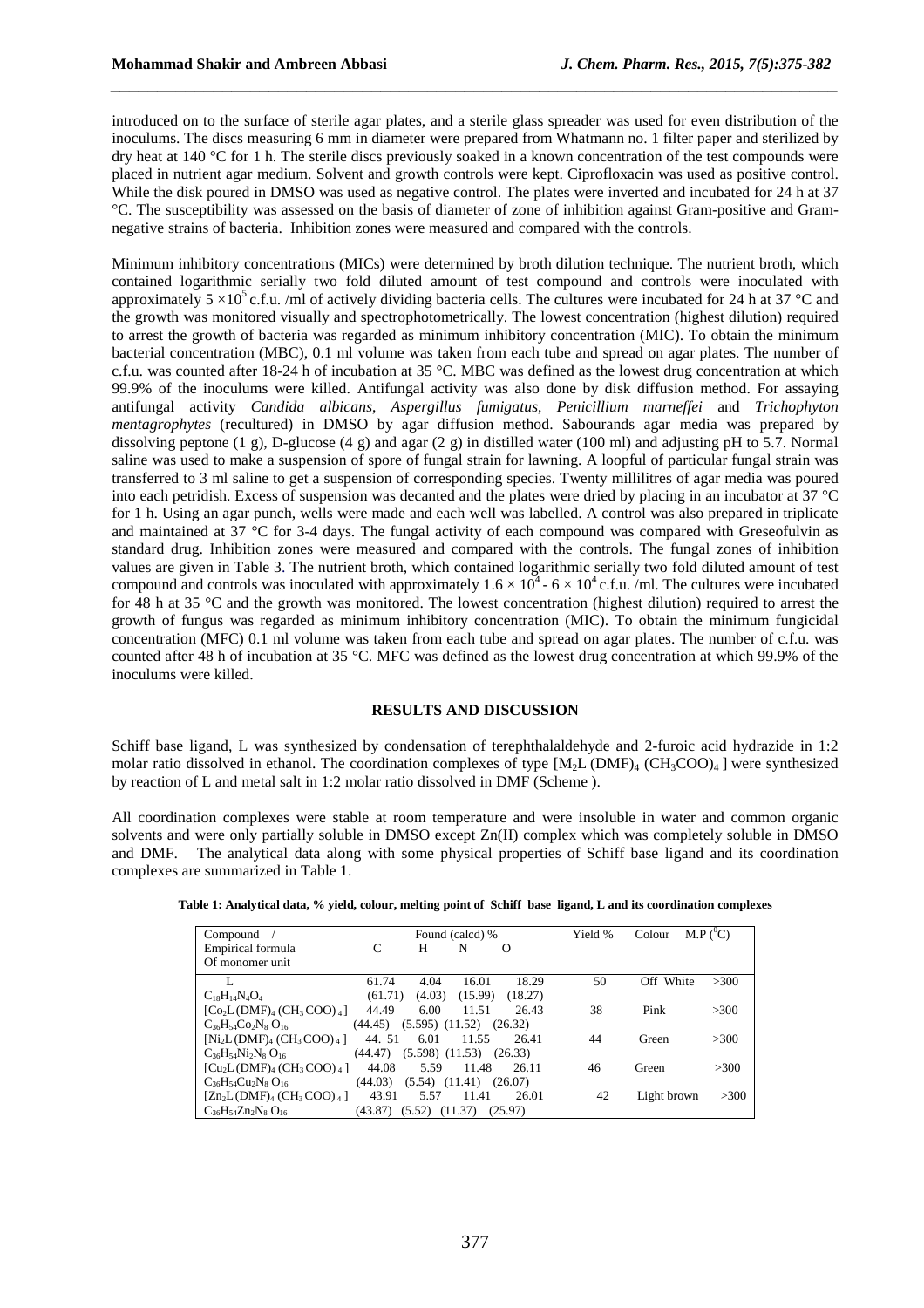

*\_\_\_\_\_\_\_\_\_\_\_\_\_\_\_\_\_\_\_\_\_\_\_\_\_\_\_\_\_\_\_\_\_\_\_\_\_\_\_\_\_\_\_\_\_\_\_\_\_\_\_\_\_\_\_\_\_\_\_\_\_\_\_\_\_\_\_\_\_\_\_\_\_\_\_\_\_\_*

**Scheme** 

The formation of Schiff base ligand, L and its coordination complexes and bonding modes were inferred from characteristic band positions in FT-IR spectra. The octahedral geometry around Co(II), Ni(II) and Cu(II) ions in the complexes were deduced from the positions of absorption bands observed in the reflectance spectra and magnetic moment values. The low molar conductance value (17.5 Ohm<sup>-1</sup>cm<sup>2</sup>mol<sup>-1</sup>) of Zn(II) complex in DMF (10<sup>-3</sup>M solution) indicate its non electrolytic nature of complex [16].

#### *3.1. Infrared Spectra*

The prominent bands observed in the IR spectra of the Schiff base ligand, L and its coordination complexes are listed in Table 2. In order to study the bonding mode of Schiff base ligand to the metal ions in coordination complexes, the IR spectrum of the free ligand was compared with the spectra of the corresponding coordination complexes. The IR spectrum of ligand, L showed broad bands at  $3435 \text{ cm}^{-1}$  and  $3218 \text{ cm}^{-1}$  due to  $\nu(\text{NH})$  vibrations of hydrazone. These bands were assigned to υ<sub>asy</sub> (NH) and υ<sub>sy</sub> (NH) vibrations, respectively, of secondary amide. According to Halli et al [17], coordination of NH through N should cause splitting and shifting of bands to lower frequency side or decrease in intensity. In the present study no such changes were observed indicating non participation of N atom of NH in bonding with metal ions.

The amide I,  $v(C=O)$  band is observed at 1662 cm<sup>-1</sup> in free ligand, L. This band shifted to lower wave numbers in all metal coordination complexes and appear in the region  $1600-1641$  cm<sup>-1</sup> indicating bonding of oxygen of ( $\geq$ C=O) to metal ions[18].

A medium intensity band at 1604 cm<sup>-1</sup> in free Schiff base is attributed to  $v(C=N)$  vibration [19]. Spectra of all complexes exhibited a band in the region 1561-1592 cm<sup>-1</sup> corresponding to  $v(C=N)$  which undergoes a negative shift  $(12 - 43 \text{ cm}^{-1})$  in comparison to free Schiff base indicating that azomethine nitrogens were coordinated to metal ions.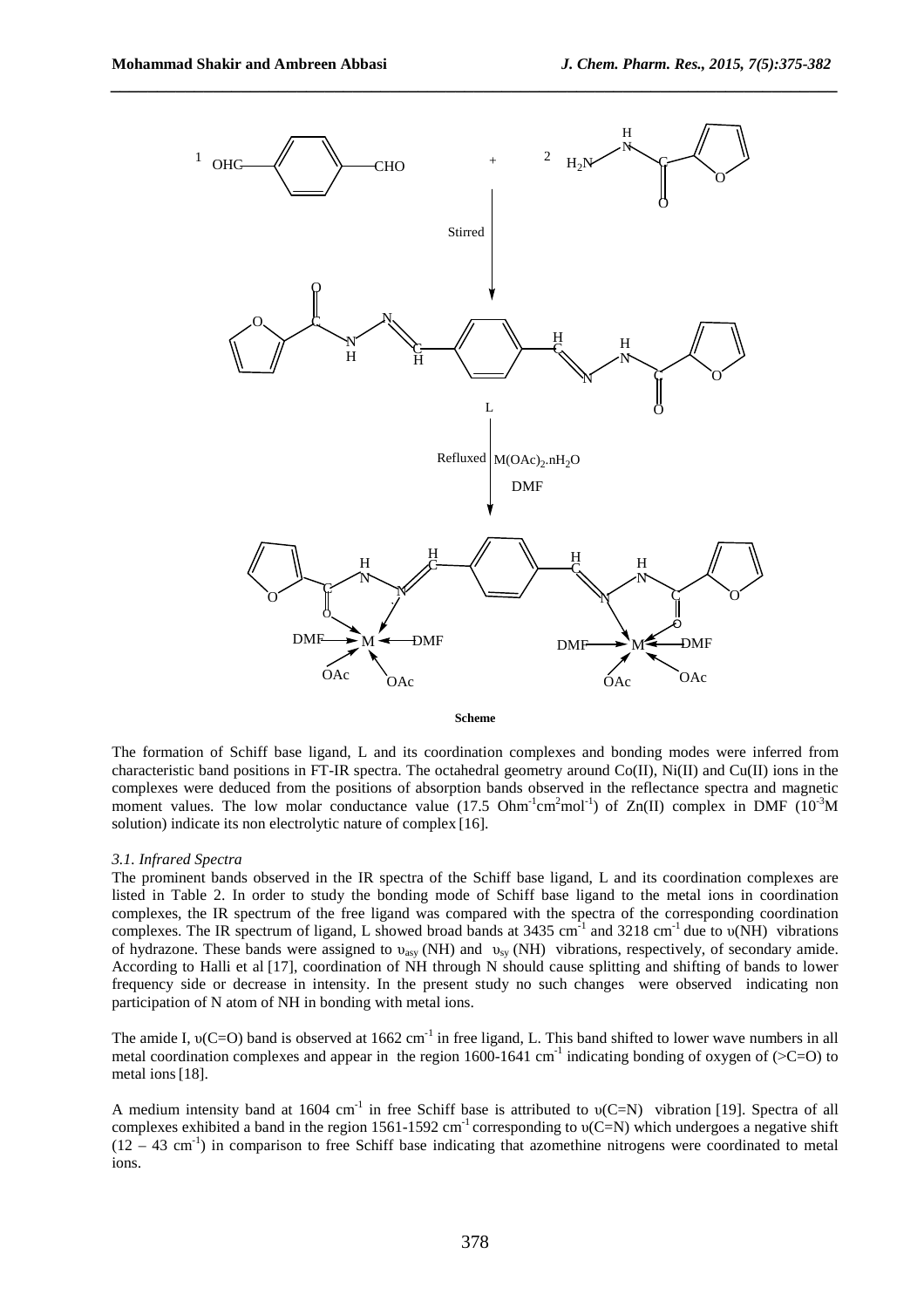The band at 942 cm<sup>-1</sup> in the free ligand due to  $v(N-N)$  shifted to higher wave numbers by about 10-15 cm<sup>-1</sup> in all coordination complexes which was an additional evidence for coordination of azomethine nitrogens .

*\_\_\_\_\_\_\_\_\_\_\_\_\_\_\_\_\_\_\_\_\_\_\_\_\_\_\_\_\_\_\_\_\_\_\_\_\_\_\_\_\_\_\_\_\_\_\_\_\_\_\_\_\_\_\_\_\_\_\_\_\_\_\_\_\_\_\_\_\_\_\_\_\_\_\_\_\_\_*

Many workers have reported medium intensity bands for υ(C-O-C) of furan ring vibrations in the region 1020- 1250 cm<sup>-1</sup>. In present case  $v(C-O-C)$  stretch was observed at 1247 cm<sup>-1</sup> in free ligand, L. This band remains unaltered in all complexes indicating non participation of the furan O- atom in bonding with metal ions.

Metal ligand vibrations are generally observed in far IR region and usually give valuable information regarding the bonding of ligands to the metal ions . In the present case appearance of new bands in the spectra of complexes in the regions 500-550 cm<sup>-1</sup> and 421-460 cm<sup>-1</sup> were assigned to  $v(M-O)$  and  $v(M-N)$  vibrations [20]. The bands appearing in the regions  $1480-1440 \text{ cm}^{-1}$ ,  $1100-1064 \text{ cm}^{-1}$  and  $805-740 \text{ cm}^{-1}$  were usual modes of phenyl ring vibration.

In spectra of all complexes a strong band appeared at  $1506 \text{ cm}^{-1}$  which is typical of DMF with oxygen atom coordinated to metal ion [21]. In addition spectra of all complexes also showed bands at  $\sim 1380 \text{ cm}^{-1}$  and  $\sim 1600 \text{ cm}^{-1}$ <sup>1</sup> due to  $v_{\text{asy}}$  (COO) and  $v_{\text{sym}}$  (COO) vibrations of coordinated acetate ions. These bands with separation of  $\Delta v = 220$ cm<sup>-1</sup> adequately support monodentate coordination by acetate ions [22].

**Table 2: IR spectral data of Schiff base ligand (L) and its coordination complexes** 

| $(cm^{-1})$                                                                 |          |          |          |          |          |                 |  |  |  |  |
|-----------------------------------------------------------------------------|----------|----------|----------|----------|----------|-----------------|--|--|--|--|
| Compound                                                                    | $v(C=N)$ | $v(C=O)$ | $v(N-N)$ | $v(M-O)$ | $v(M-N)$ | phenyl ring     |  |  |  |  |
|                                                                             |          |          |          |          |          | vibrations      |  |  |  |  |
|                                                                             | 1604     | 1660     | 935      | ۰        | ۰        | 1480, 1146, 752 |  |  |  |  |
| $[Co2L(DMF)4 (CH3COO)4]$                                                    | 1590     | 1600     | 948      | 502      | 450      | 1461, 1069, 668 |  |  |  |  |
| $[Ni_2L(DMF)_4 (CH_3COO)_4]$                                                | 1580     | 1630     | 950      | 509      | 458      | 1462, 1073, 745 |  |  |  |  |
| $\lceil \text{Cu}_2\text{L}(\text{DMF})_4 (\text{CH}_3\text{COO})_4 \rceil$ | 1592     | 1614     | 945      | 530      | 460      | 1440, 1078, 765 |  |  |  |  |
| $[Zn_2L(DMF)_4$ (CH <sub>3</sub> COO) <sub>4</sub> ]                        | 1590     | 1641     | 942      | 528      | 438      | 1471,1105,750   |  |  |  |  |
|                                                                             |          |          |          |          |          |                 |  |  |  |  |

### *3.2.<sup>1</sup>H NMR Spectra*

The <sup>1</sup>H NMR spectrum of ligand, L shows signals at 11.92 ppm (s, 2H) due to (CONH) amide protons and at 8.46 ppm due to (-H-C=N-, 2H) azomethine protons. The aromatic protons of furan and benzene are in the region 6.71 ppm-7.95 ppm. In the  ${}^{1}H$  NMR spectrum of Zn(II) complex the signals due to –CONH- and –N=CH- protons show a downfield shift of 0.02 ppm and 0.30 ppm, respectively, thereby suggesting the involvement of oxygen and nitrogen atoms in bonding with metal ion. <sup>1</sup>H NMR spectrum of complex also show three singlets centred at 6.78, 1.96 and 1.73 ppm due to HCO and CH3 protons of coordinated DMF. In addition spectrum of complex also shows singlet at 1.11 ppm due to  $CH_3$  protons of acetate ions [23].

#### *3.3. Electronic spectra and magnetic moments*

In electronic spectra of Co(II) complexes appeared two absorption bands at 16628 cm−1 and 21154 cm−1. These bands are assigned to  ${}^{4}T_{1g}(F) \rightarrow {}^{4}A_{2g}(F)$  and  ${}^{4}T_{1g}(F) \rightarrow {}^{4}T_{2g}(F)$  transitions, respectively, in an octahedral environment [24].

The six coordinate Ni(II) complexes exhibited bands at 15342 cm<sup>-1</sup> and 25810 cm<sup>-1</sup> assignable to <sup>3</sup>A<sub>2g</sub> → <sup>3</sup>T<sub>1g</sub>(F) and  ${}^{3}A_{2g} \rightarrow {}^{3}T_{1g}(P)$  transitions, respectively. The high energy band in the region 29000–30000 cm<sup>-1</sup> is assigned to charge transfer in the case of Co(II) and Ni(II) complexes. The light green Cu(II) complexes exhibited a single broad asymmetric band at 16206 cm−1. The broadness of the band indicated the three transitions,  ${}^2B_{1g}$  →  ${}^2A_{1g}$ ,  ${}^2B_{1g}$  $\rightarrow {}^2B_{2g}$ , and  ${}^2B_{1g} \rightarrow {}^2Eg$ , which are similar in energy and give rise to only one broad band. The high intensity band observed at 28,800 cm−1 was assigned to charge transfer [25]. The broadness of the band may be due to dynamic John-Teller distortion. All of these data suggest a distorted octahedral geometry around Cu(II).

Room temperature magnetic susceptibility measurements indicated paramagnetic nature for Co, Cu, and Ni complexes. The six-coordinate Co(II) complex exhibited magnetic moments of 4.86 B.M., suggesting octahedral geometry for Co(II) [26]. Ni(II) complex showed magnetic moment value of 2.95 B.M., slightly higher than the spin only (2.83 B.M.) value, indicating an octahedral environment around  $Ni(II)$  ion [27]. The observed magnetic moments for Cu(II) complex is 1.78 B.M., suggesting a distorted octahedral geometry around Cu(II).

#### *3.4. EPR Spectroscopy*

The ESR spectrum of Cu(II) complex in polycrystalline state had been recorded at room temperature.  $g_{\parallel}$  and  $g_{\perp}$ values had been found to be 2.44 and 2.05 respectively. The g<sub>av</sub> values was calculated to be 2.18. Neiman and Kivelson [28] have reported  $g_{\parallel}$  value less than 2.3 for covalent character and greater than 2.3 for ionic character of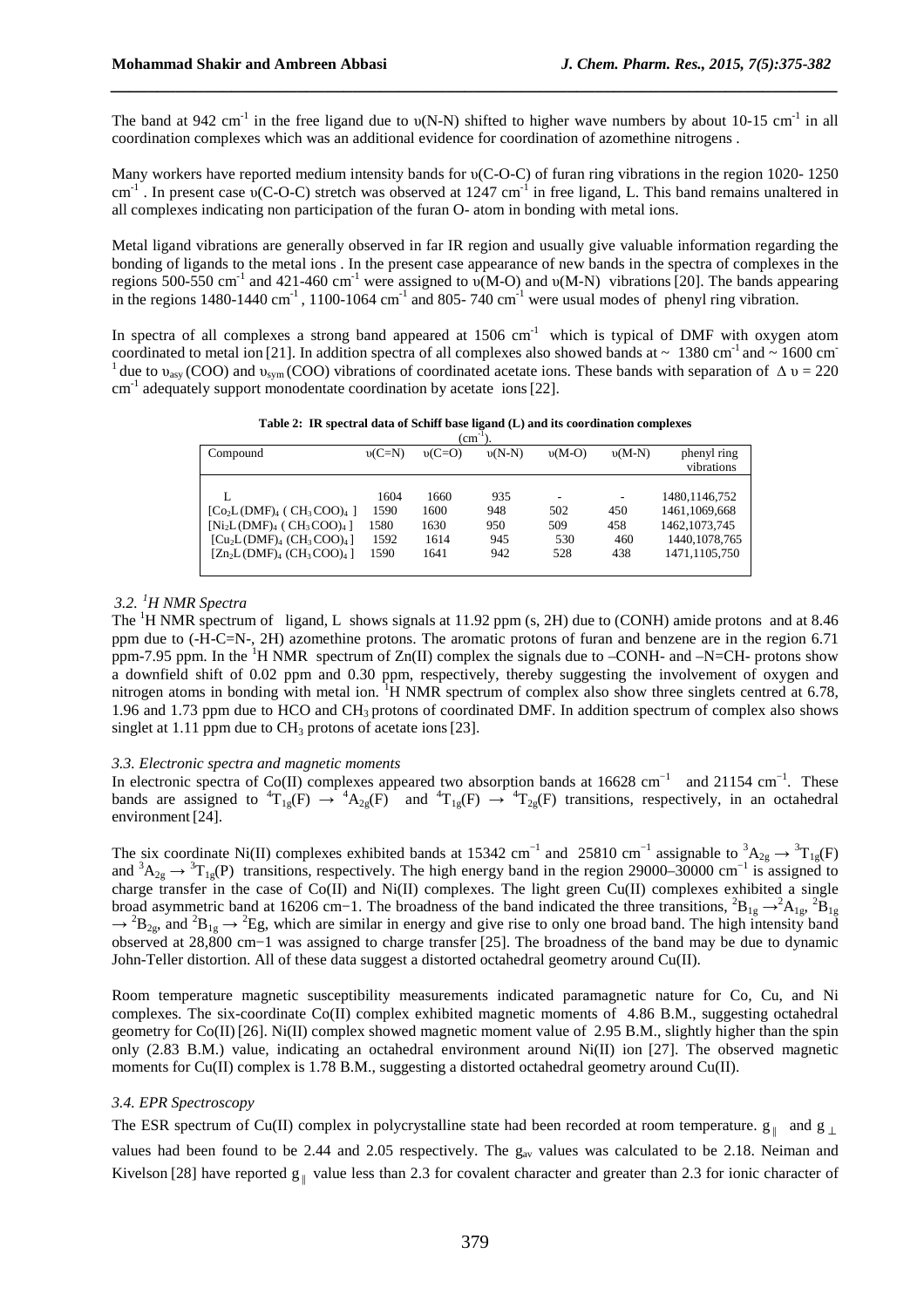metal ligand bond in complexes. In the present case  $g_{\parallel}$  value is slightly higher than 2.3 suggesting a small amount

*\_\_\_\_\_\_\_\_\_\_\_\_\_\_\_\_\_\_\_\_\_\_\_\_\_\_\_\_\_\_\_\_\_\_\_\_\_\_\_\_\_\_\_\_\_\_\_\_\_\_\_\_\_\_\_\_\_\_\_\_\_\_\_\_\_\_\_\_\_\_\_\_\_\_\_\_\_\_*

of ionic character of metal ligand bond. The trend  $g_{\parallel}$  (2.302) >  $g_{\perp}$  (2.048) > ge (2.0023) observed for the copper complex suggests that the unpaired electron is localized in the  $dx^2-y^2$  orbital of the copper ion. The  $g_{av}$  value greater than 2 for this complex indicated the presence of covalent character of metal ligand bond [29]. The axial symmetry parameter (G) value for the complex was calculated to be 9.17 which was greater than 4 suggesting no interaction between copper centres.

#### *3.5. Mass Spectroscopy*

The mass spectrum of Schiff base ligand, L shows a molecular ion peak  $[M]^+$  at m/z 350.3574 which corresponds to its proposed molecular formula. The molecular ion peak for Schiff base complex,  $[Zn_2 L (DMF)_4 (CH_3 COO)_4]$ appear at  $m/z - 985.7321$  consistent with the proposed molecular formula of the complex.

### *3.5. Pharmacology results*

The microbial results of Schiff base and its Zn(II) complex are systematized in Tables 3,4,5 and 6.

| Table 3. Antibacterial activity of L and its Zn(II) complex |  |  |  |  |
|-------------------------------------------------------------|--|--|--|--|
|-------------------------------------------------------------|--|--|--|--|

| Diameter of zone of inhibition (mm). |                                 |                |                |                        |                |  |  |  |  |
|--------------------------------------|---------------------------------|----------------|----------------|------------------------|----------------|--|--|--|--|
| Compounds                            | Gram positive bacteria          |                |                | Gram negative bacteria |                |  |  |  |  |
|                                      | S. Pyogenes                     | $MRSA*$        | P. aeruginosa  | K. pneumoniae          | E. coli        |  |  |  |  |
|                                      | $Zn(II)$ complex $18.4 \pm 0.4$ | $18.4 \pm 0.4$ | $25.3 \pm 0.4$ | $13.6 \pm 0.2$         | $17.7 + 0.4$   |  |  |  |  |
|                                      | $17.2 \pm 0.2$                  | $16.2 \pm 0.2$ | $23.2 \pm 0.2$ | $12.1 \pm 0.4$         | $15.5 \pm 0.2$ |  |  |  |  |
| Standard                             | $22.5+0.4$                      | $21.5 + 0.4$   | $31.0 + 0.2$   | $19.0 \pm 0.2$         | $27.0 + 0.4$   |  |  |  |  |
| <b>DMSO</b>                          |                                 |                |                |                        |                |  |  |  |  |

*Positive control (standard); ciprofloxacin and negative control (DMSO) measured by the Halo Zone Test (Unit, mm). \* Methicillin resistant Staphylococcus aureus (MRSA +Ve), Zn(II) complex =*  $(Zn)L(DMF)_{4}(CH_{3}COO)_{4}$  *]* 

| Table 4. MIC and MBC results of L and its Zn(II) complex |  |
|----------------------------------------------------------|--|
|----------------------------------------------------------|--|

| Compounds        | Gram positive bacteria |      |      |         | Gram negative bacteria |               |      |               |            |
|------------------|------------------------|------|------|---------|------------------------|---------------|------|---------------|------------|
|                  | S. Pyogenes            |      |      | $MRSA*$ |                        | P. aeruginosa |      | K. pneumoniae | E. coli    |
|                  | <b>MIC</b>             | MBC. | MIC- | MBC.    | MIC                    | MBC -         | MIC. | MBC           | MIC<br>MBC |
| $Zn(II)$ complex | 25                     | 50   | 25   | 50      | 50                     | 100           | 25   | 100           | 50<br>25.  |
| ∸                | 25                     | 100  | 25   | 100     | 50                     | 100           | 25   | 100           | 100<br>50  |
| Standard         | 6.25                   | 12.5 | 6.25 | 12.5    | 12.5                   | 25            | 6.25 | 25            | $6.25$ 25  |

*MIC (µg/ml) = minimum inhibitory concentration, i.e the lowest concentration of the compound to inhibit the growth of bacteria completely; MBC (µg/ml) = minimum bacterial concentration, i.e., the lowest concentration of the compound for killing the bacteria completely.* 

**Table 5. Antifungal activity of L and its Zn(II) complex. Positive control (greseofulvin) and negative control (DMSO) measured by the Halo Zone Test (Unit, mm). Diameter of zone of inhibition (mm)** 

| Compounds        |                |                | TM             | PM             |  |
|------------------|----------------|----------------|----------------|----------------|--|
| $Zn(II)$ complex | $19.4 \pm 0.2$ | $17.9 + 0.3$   | $14.2 \pm 0.2$ | $11.5 \pm 0.4$ |  |
|                  | $17.2 + 0.4$   | $14.4 + 0.2$   | $11.3 + 0.4$   | $9.2 \pm 0.2$  |  |
| Standard         | $30.0 + 0.2$   | $25.5 \pm 0.2$ | $24.5 + 0.3$   | $20.5 \pm 0.5$ |  |
| <b>DMSO</b>      | -              | -              | -              |                |  |

CA; *Candida albicans*, AF; *Aspergillus fumigatus*, TM; *Trichophyton mentagrophytes,* PM; *Penicillium marneffei.*

|  |  | Table 6. MIC and MFC of L and its Zn(II) complex |
|--|--|--------------------------------------------------|
|--|--|--------------------------------------------------|

| Comp.            |            | АF         |                 |            | TM         |            | PМ            |      |
|------------------|------------|------------|-----------------|------------|------------|------------|---------------|------|
|                  | <b>MIC</b> | <b>MFC</b> | MIC             | <b>MFC</b> | <b>MIC</b> | <b>MFC</b> | MIC           | MFC. |
| $Zn(II)$ complex | 25         | 50         | 50              | 100        | ل دیکھ     | 25         | 50            | 100  |
|                  | 25         | 100        | 50              | 100        | 20         | 100        | 50            | 100  |
| Standard         |            | 25         | 5 (۱<br>ن. که 1 | 25         | 6.25       | 25         | 175<br>ل د که | 25   |

*CA; Candida albicans, AF; Aspergillus fumigatus, TM; Trichophyton mentagrophytes, PM; Penicillium marneffei. MIC (µg/ml) = minimum inhibitory concentration, i.e the lowest concentration of the compound to inhibit the growth of fungus completely; MFC (µg/mm )minimum fungicidal concentration, i.e., the lowest concentration of the compound for killing the fungus completely.* 

The investigation of antibacterial screening data revealed that Schiff base ligand, L and its Zn(II) complex showed moderate to good bacterial inhibition against all bacterial strains. Both compounds showed good inhibition against *S. pyogenes, S. aurues* and *E. coli*. The antifungal screening data for both of these compounds also showed moderate to good activity against all fungal strains. Both compounds showed good activity against *C. albicans, A. fumigates* and P. *marneffei*. The MBC and MFC of these compounds were found to be two or four times higher than corresponding MIC results. The biological activity of the Schiff base exhibited a considerable enhancement on coordination with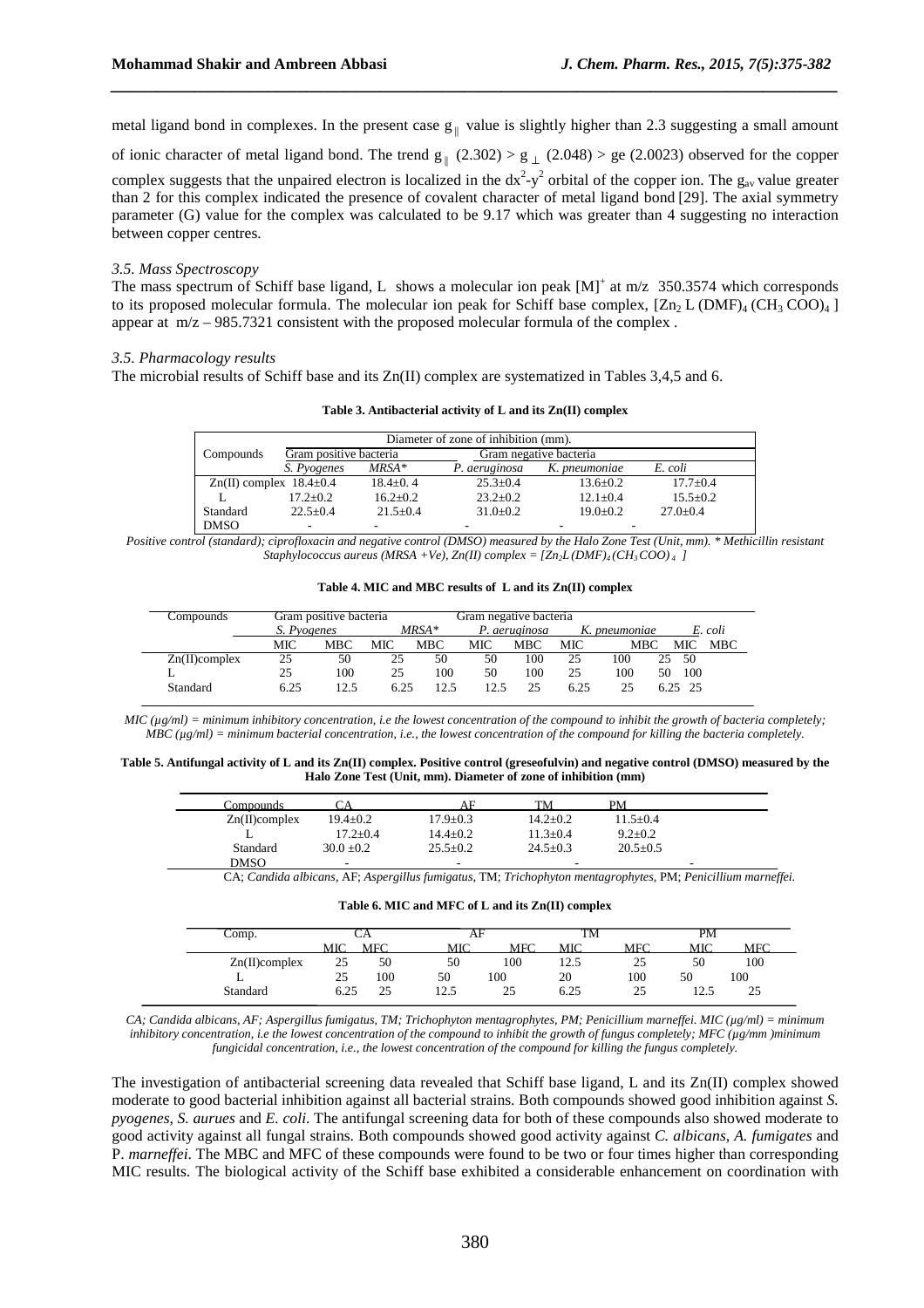the metal ion against all bacterial and fungal strains. This enhancement in the activity may be rationalized on the basis that its structure mainly possess an additional ˃C=N bond. It has been suggested that Schiff base with nitrogen and oxygen donor systems inhibit enzyme activity, since the enzymes which require these groups for their activity appear to be especially more susceptible to deactivation by metal ions on coordination. Moreover, coordination reduces the polarity [30,31] of the metal ion mainly because of the partial sharing of its positive charge with the donor groups [32,33] within the chelate ring system formed during coordination. This process, in turn, increases the lipophilic nature of the central metal atom, which favours its permeation more efficiently through the lipid layer of the microorganism[34-36] thus destroying them more aggressively.

*\_\_\_\_\_\_\_\_\_\_\_\_\_\_\_\_\_\_\_\_\_\_\_\_\_\_\_\_\_\_\_\_\_\_\_\_\_\_\_\_\_\_\_\_\_\_\_\_\_\_\_\_\_\_\_\_\_\_\_\_\_\_\_\_\_\_\_\_\_\_\_\_\_\_\_\_\_\_*

Some important factors such as the nature of the metal ion, nature of the ligand, coordinating sites, geometry of complex, concentration, hydrophilicity, lipophilicity and presence of co-ligands have considerable influence on antibacterial activity. Certainly, steric and pharmacokinetic factors also play a decisive role in deciding the potency of an antimicrobial agent. Apart from this , the mode of action of these compounds may also invoke hydrogen bond through the  $\geq C=N-N=CH$ - group with the active centres and thus interfere with normal cell process. The presence of lipophilic and polar substituent is expected to enhance antibacterial activity. Heterocyclic ligands with multifunctionality have greater chance of interaction either with nucleoside bases (even after complexation with metal ion) or with biologically essential metal ions present in the bio system and be promising candidates as bactericides since they always tend to interact especially with some enzymatic functional groups, in order to achieve higher coordination numbers [37]. Thus antibacterial property of metal complexes cannot be ascribed to chelation alone, but it is an intricate blend of several contributions.

#### **CONCLUSION**

Binuclear complexes of type,  $[M_2 L (DMF)_4(CH_3 COO)_4]$  [ M = Co(II), Ni(II), Cu(II) and Zn(II) ] of Schiff base ligand, Furo-(phenyldimethine)-carbohydrazone, L were synthesized and characterized by various physico-chemical and spectroscopic methods. The bonding modes of L via two azomethine nitrogens and two carbonyl oxygens have been deduced by FT-IR, <sup>1</sup>H NMR spectral findings. The overall geometry around respective metal ions has been drawn on the basis of electronic spectral findings and magnetic moment values. The comparative antimicrobial activity on the ligand and its Zn(II) complex has shown that complex possess higher activity than free Schiff base, L.

#### **Acknowledgement**

The authors wish to thank the Chairman, Department of Chemistry, Aligarh Muslim University for providing research facilities.

#### **REFERENCES**

[1] JP Corhnelissen; JH Van Diemen; LR Groeneveld; JG Haasnoot; AL Spek; J. Reedisk, *Inorg. Chem,* **1992***,*  31(2), 198-202.

[2] SN Dubey; B Kaushik, *Indian J. Chem*., **1985,** 24(A), 950-953.

- [3] DR Richardson; PV Bernhardt, *J. Biol. Inorg. Chem.* , **1999**, 4(3), 266-273.
- [4] L Ramamohan; RK Shikkaragol; SD Angadi; VH Kulkarni, *Asian. J. Pure Appl. Chem.* , **1995 ,** 2, 86.
- [5] MS Yadawe; SA Patil, *Trans. Met. Chem*. **1997,** 22, 220-224.
- [6] G Darnell; DR Richardson, *Blood*, **1999,** 94(2), 781-792.
- [7] B Murukan; K Mohanan, *J. Enzyme Inhib. Med. Chem*., **2007,** 22(1), 65-70.
- [8] CM Armstrong; PV Bernhardt; P Chin; DR Richardson, *Eur. J. Inorg. Chem*., **2003,** (6), 1145-1156.
- [9] JL Schmitt; AM Stradler; N Kyritsakas; JM Lehn, *Helvetica Chim. Acta*, **2003,** 86(5), 1598-1624.

[10] MI Hegab; NA. Hassan; EM El-Telbani; ISA Farag; FME Abdel-Megud, *Heteroatom Chem.*, **2003,** 14(3), 223- 228.

- [11] A Wood; W Aris; DJR Brook, *Inorg. Chem*., **2004,** 43, 8355-8360.
- [12] Y Qi; ZY Wang, *Macromolecules*, **2003,** 36(9), 3146-3151.
- [13] SA Khan; S Saxena, *Orien.J. Chem*., **2008,** 24(3), 1107-1110.
- [14] MR Maurya; S Agarwal; C Bader; M Ebel; D Rehder, *Dalton Trans*., **2005**, 11(8), 2537-2548.
- [15] NK Ngan; KM Lo; CS Richard Wong, *Polyhedron*, **2011,** 30(17), 2922-2932.
- [16] WJ Geary, *Coord. Chem. Rev*., **1971,** 7, 81-122.
- [17] MB Halli; Shashidhar; ZS Qureshi, *Synth. React. Inorg. Met-Org. Chem*., **2004,** 34(10), 1755-1768.
- [18] DH Sutaria; JR Patel; MN Patel, *J. Ind. Chem. Soc*., **1996,** 73(7), 309-312.
- [19] ZY Yang, *Synth. React. Inorg. Met-Org. Chem*., **2002,** 32(5), 903-912.

[20] K Nakamoto, Infrared and Raman spectra of Inorganic and Coordination compounds, 4<sup>th</sup> edition, John Wiley & Sons, New York, USA, **1986**

[21] TR Whitfield; X Wang; L Liu; AJ Jacobson, *Solid State Sci*., **2005,** 7**,** 1096-1103.